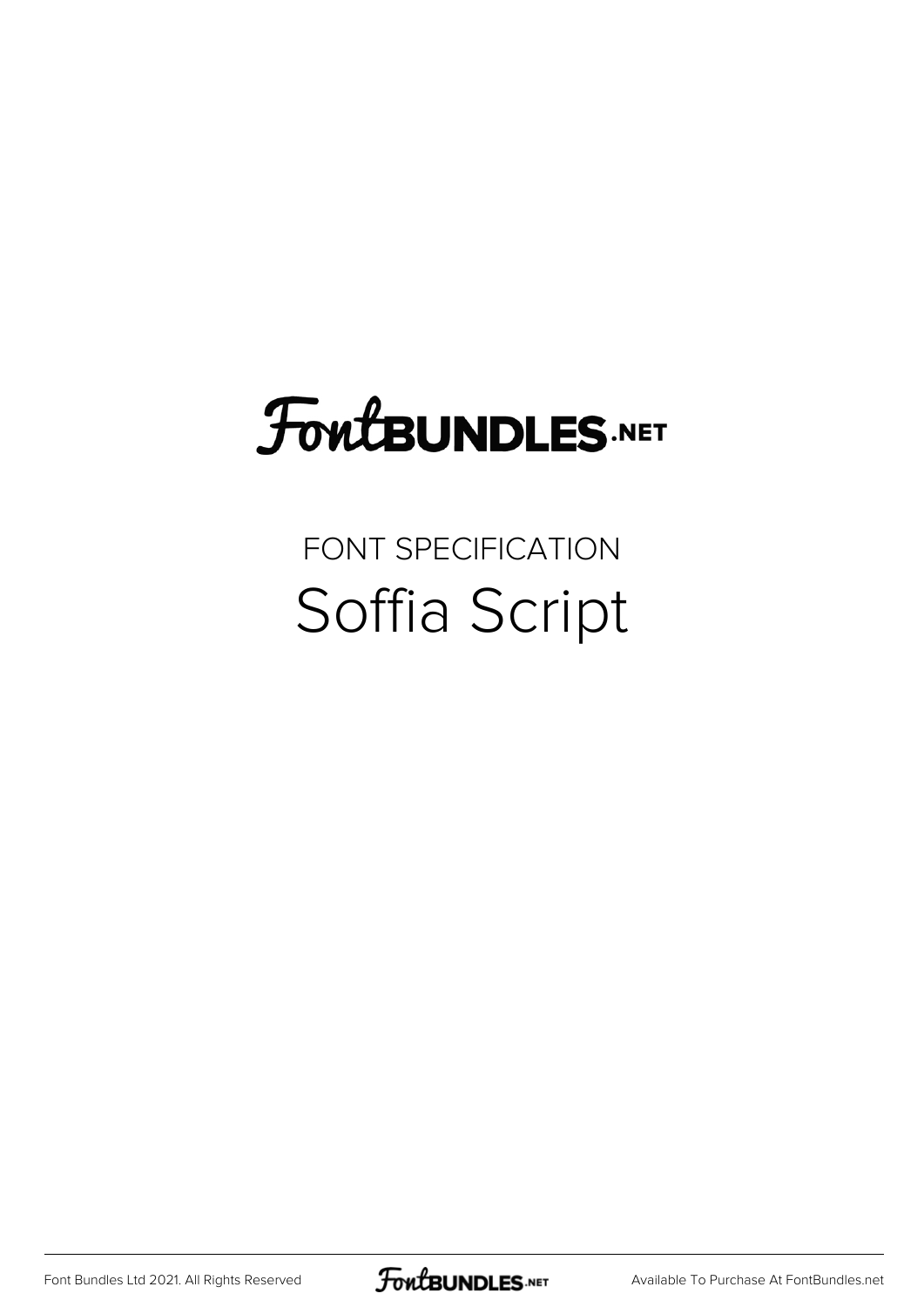#### Soffia Script - Regular

**Uppercase Characters** 

### ABCDEFG911IKLMNOP  $QRS$ TUVWXYZ

Lowercase Characters

### abcdefghijklmnopqrstuv  $wxyz$

**Numbers** 

#### 0123456789

Punctuation and Symbols

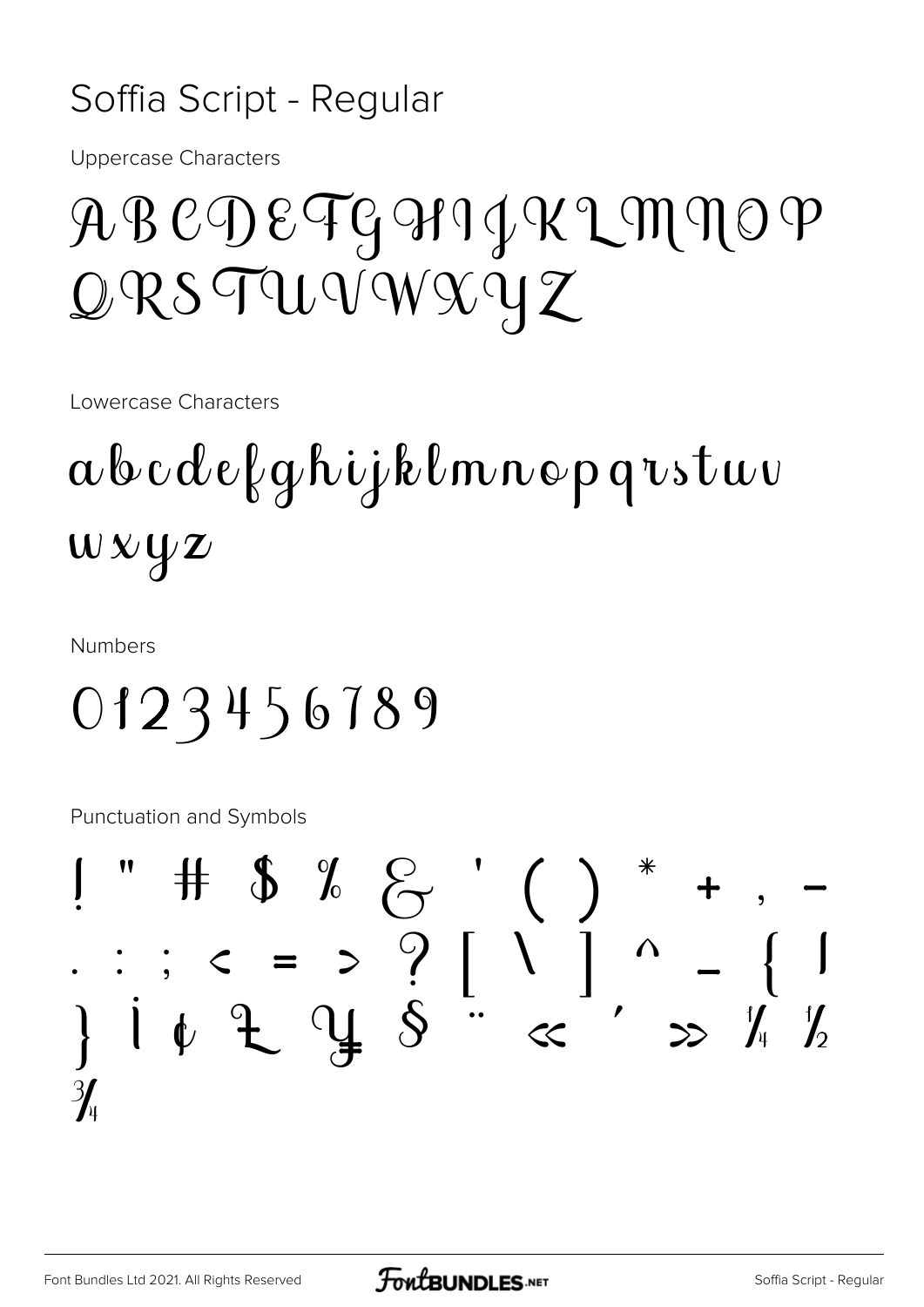All Other Glyphs

# À Á Â Ã Ä Å Æ Ç È  $\acute{\epsilon}$   $\acute{\epsilon}$   $\ddot{\theta}$   $\dot{\theta}$   $\ddot{\theta}$   $\ddot{\theta}$   $\ddot{\theta}$   $\ddot{\theta}$ Ò Ó Ô Õ Ö × Ø Ù Ú Û Ü Ý Þ ß à á â ã ä å æ ç è é ê ë ì  $\hat{u}$   $\hat{u}$   $\hat{v}$   $\hat{0}$   $\hat{\alpha}$   $\hat{\omega}$   $\hat{\omega}$   $\hat{\omega}$   $\hat{\omega}$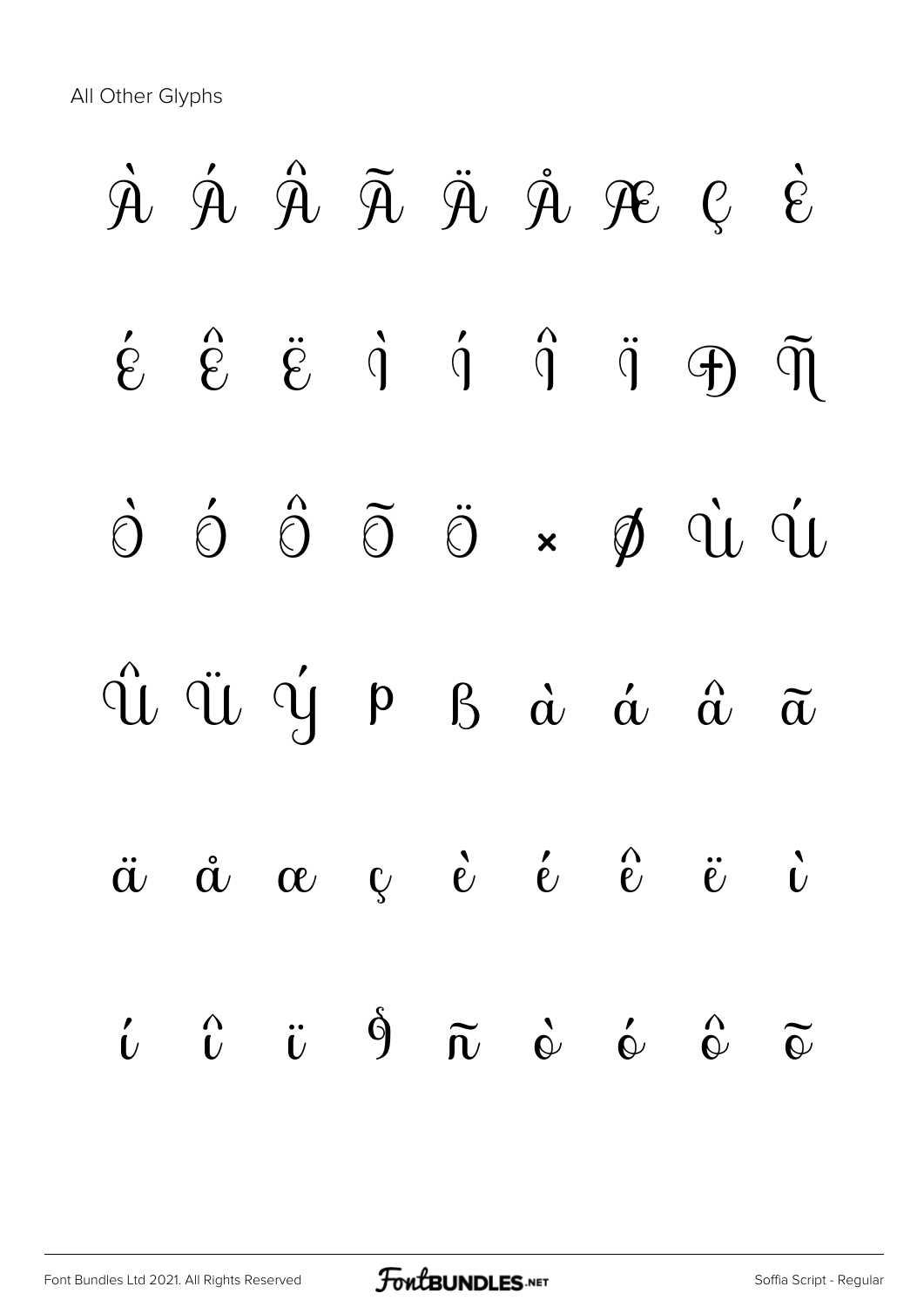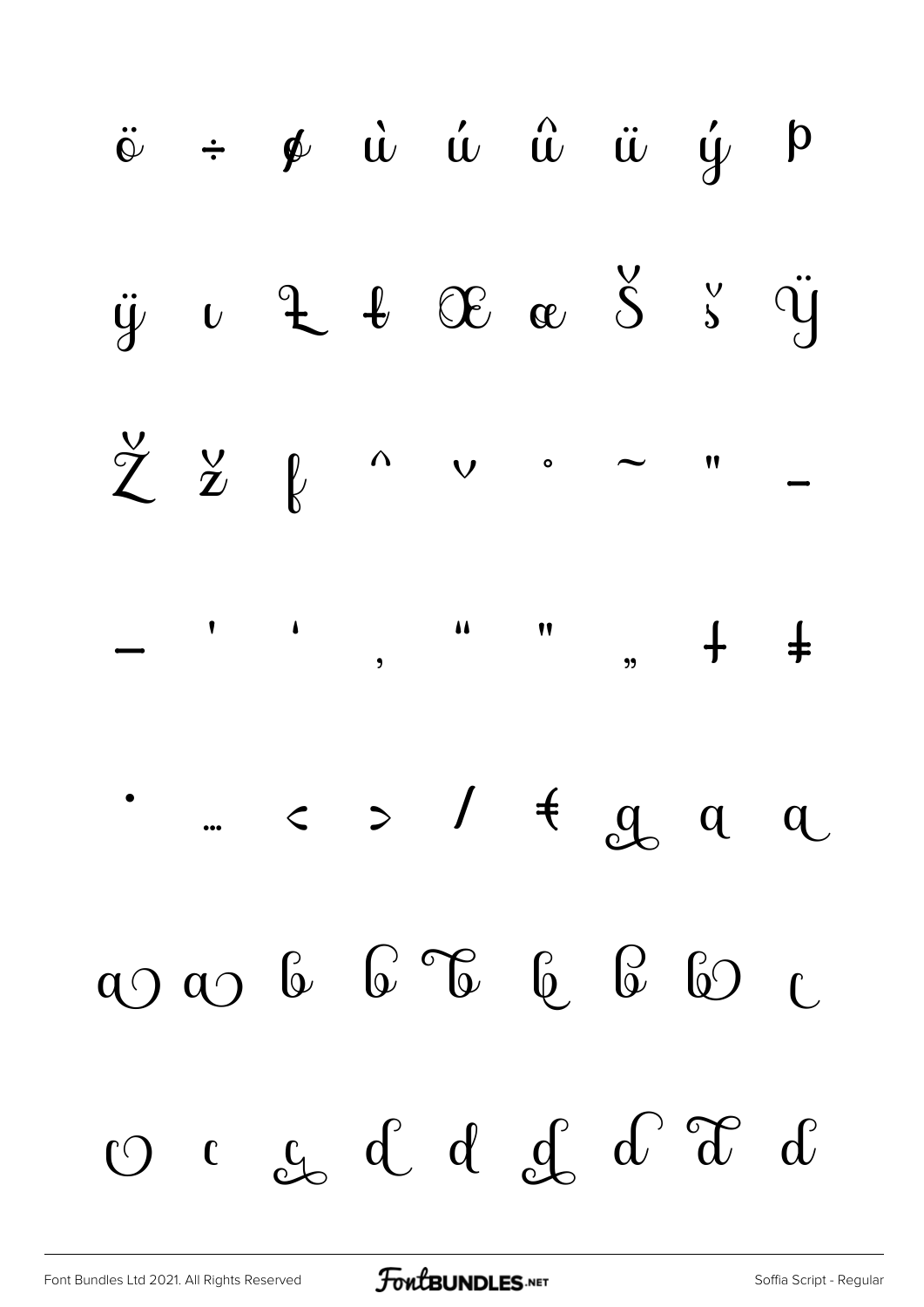$d^{0}d^{0}$   $e_{h}$   $e_{h}$   $f$   $f$   $f$  $f f f$  of  $f g g g$  $g \nvert q$   $h \rvert$   $f_0$   $f_1 \rvert$   $h \rvert$   $f_2 \rvert$   $f_3 \rvert$ R i i i U j  $j \int \mathcal{P} \mathcal{P}$   $k \int \mathcal{P} \mathcal{P}$ B f f f f f f f  $0$   $0$   $0$   $m$   $m$   $m$   $m$   $m$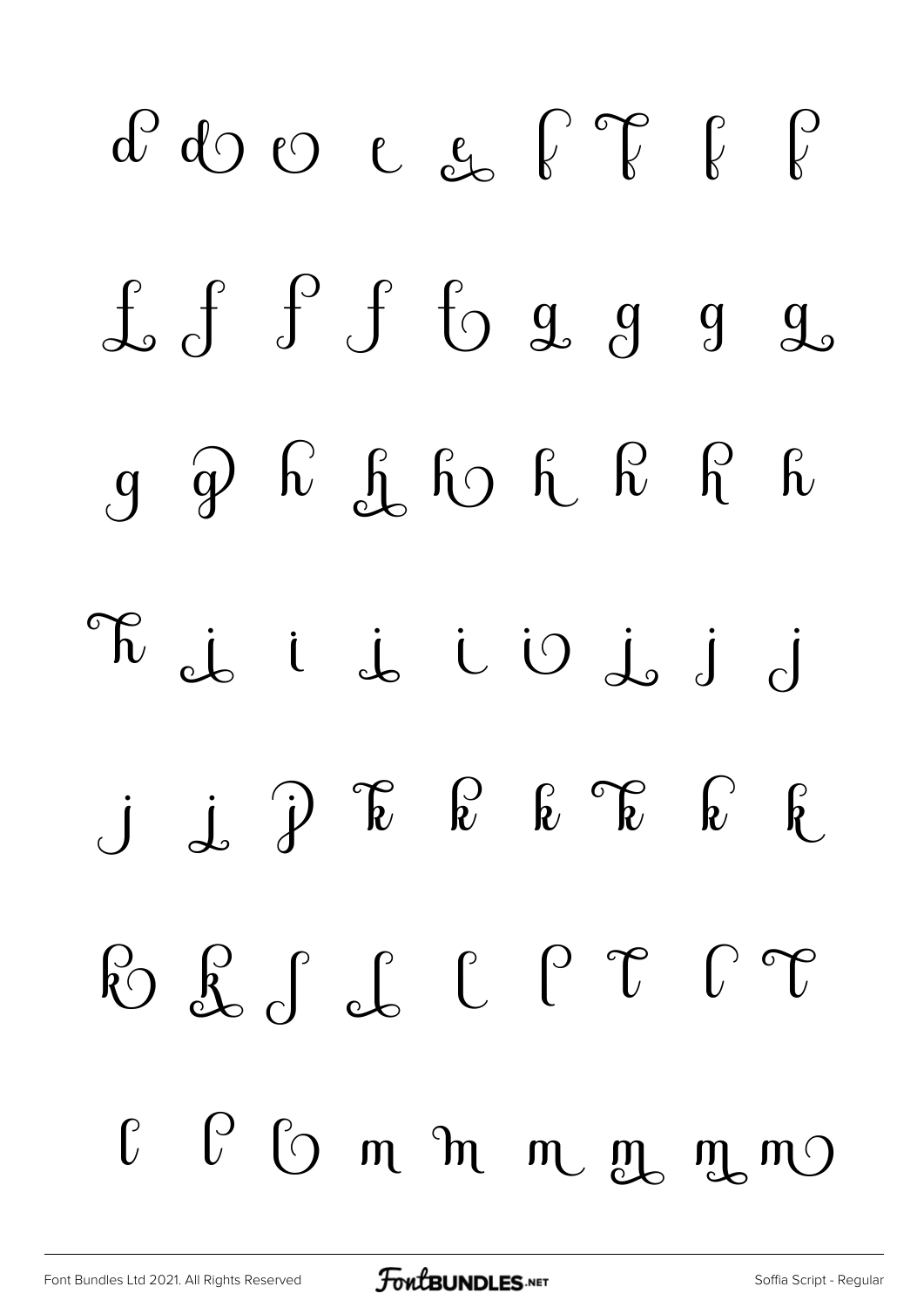m n g n n n g n g a) a o p p p p p p d  $\int$  q q q q q q q u t t t t t <sup>v</sup><sub>c</sub>k t t t t to y y y y y v r  $UU$   $UU$   $\omega$   $\omega$   $\omega$   $\omega$   $\omega$   $\omega$   $\omega$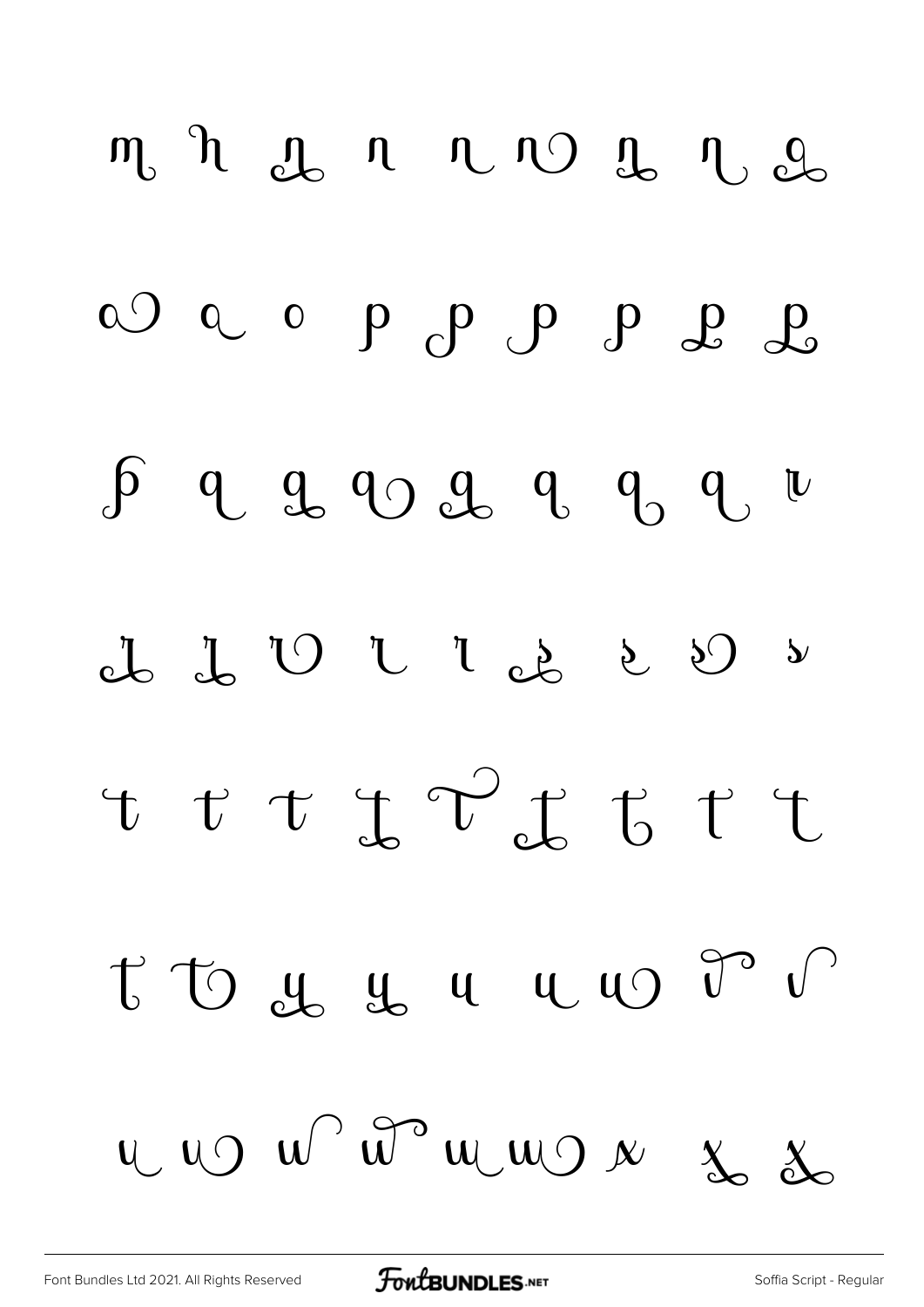## $x$   $x$   $x$   $\int_0^1$   $\int_0^1$   $\int_0^1$   $\int_0^1$   $\int_0^1$   $\int_0^1$   $\int_0^1$  $\mu$   $\psi$   $\alpha$   $\chi$   $\circ$   $\circ$   $\theta$   $\circ$   $\circ$  $G$ , off  $Q$ ,  $P$   $R$ ,  $S$   $T$   $U$   $D$ The the the tree or a fact of the second terms of the terms of the fact of the fact of the fact of the fact of the fact of the fact of the fact of the fact of the fact of the fact of the fact of the fact of the fact of the  $\begin{matrix} \mu & \text{fit} \end{matrix}$

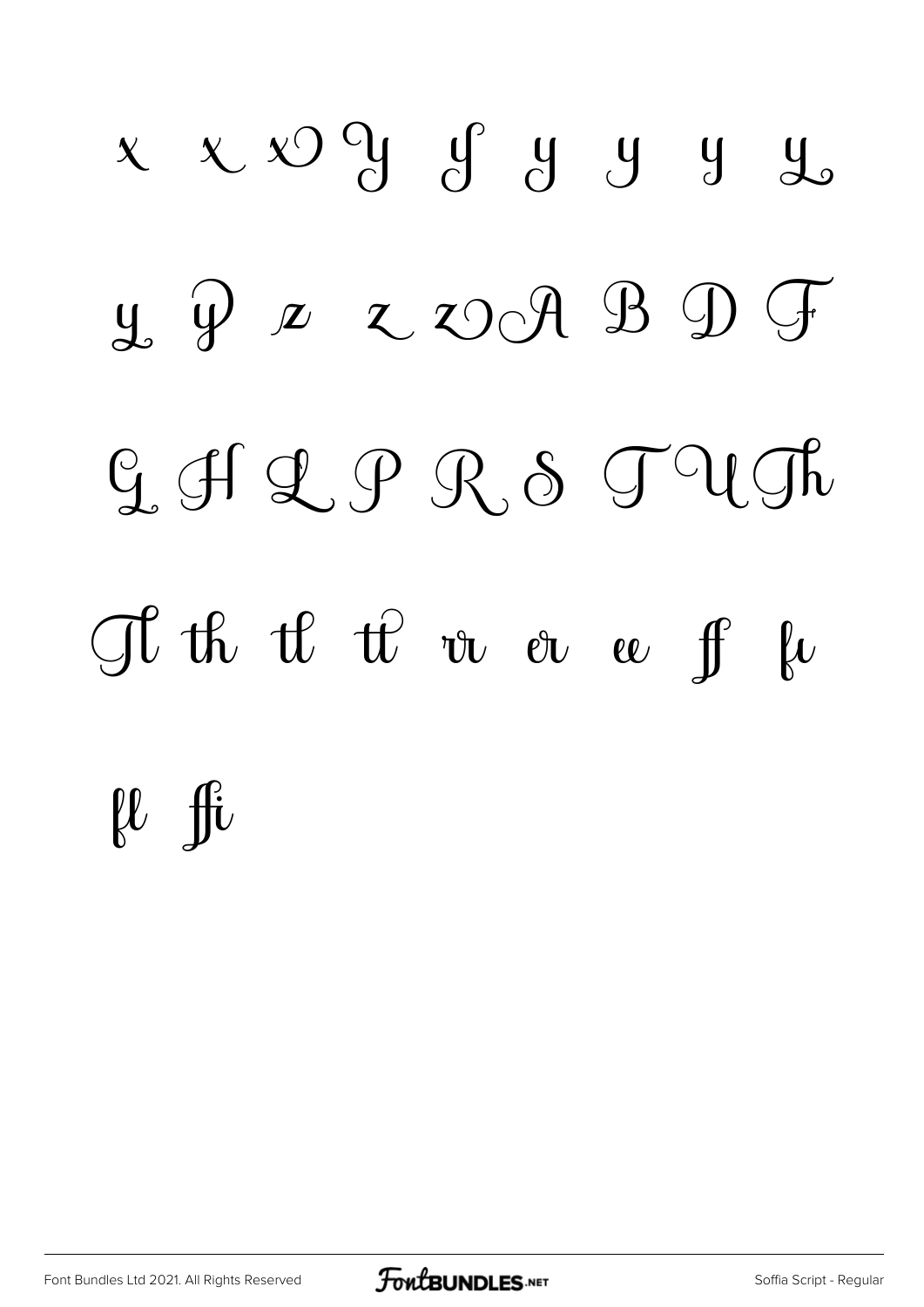#### Soffia Slant - Regular

**Uppercase Characters** 

### ABCDETGHIJKLMNOP  $QRS$ TUVWXYZ

Lowercase Characters

 $a\&c\&e\&g\&ijk\&m\&o\&p\&v\&t\&v$  $wxyz$ 

**Numbers** 

0123456789

Punctuation and Symbols

 $\frac{3}{4}$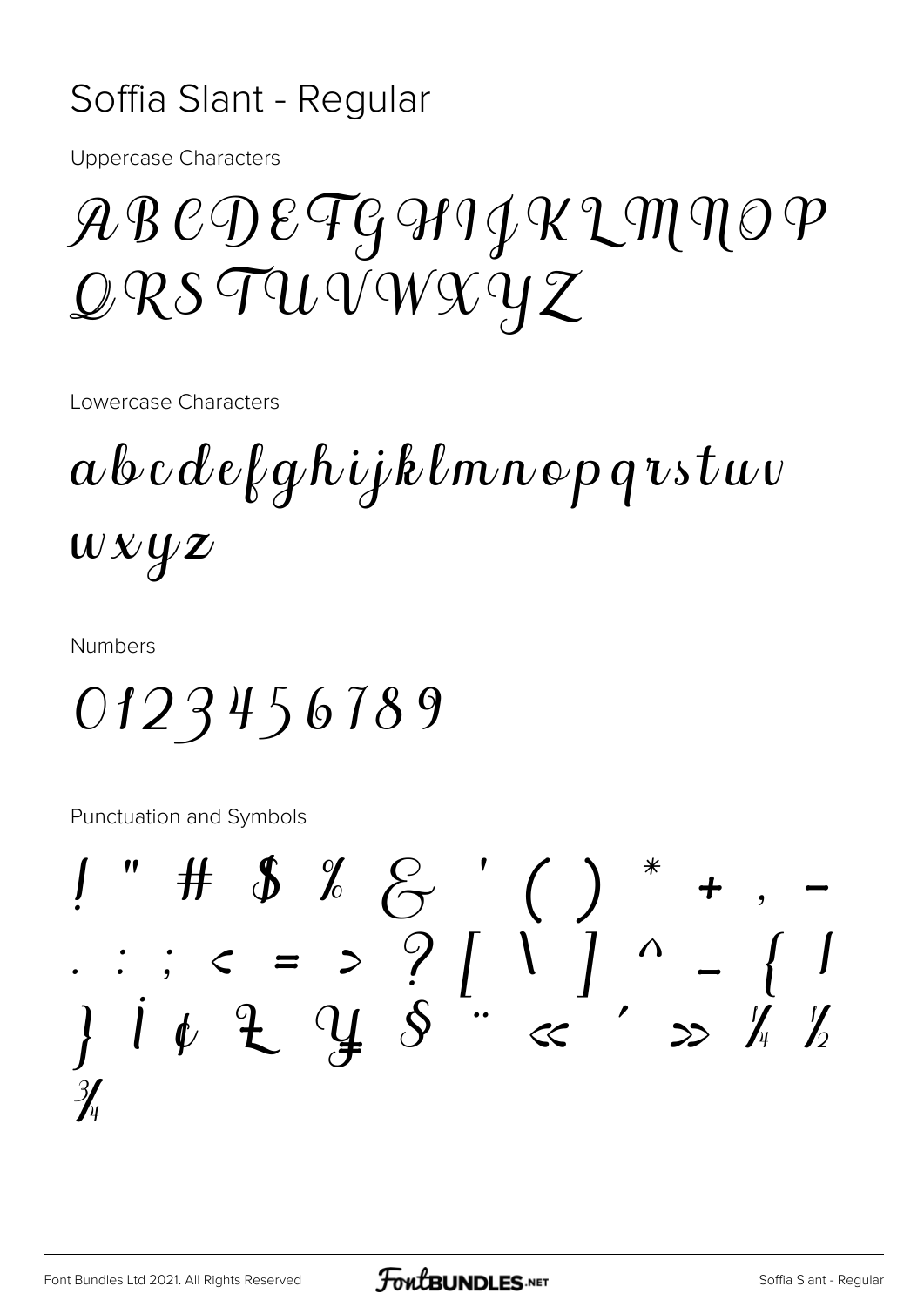# $\dot{A}$   $\dot{A}$   $\ddot{A}$   $\ddot{A}$   $\ddot{A}$   $\dot{B}$   $\dot{B}$   $C$   $\dot{E}$  $\acute{e}$   $\acute{e}$   $\ddot{e}$   $\dot{q}$   $\acute{q}$   $\ddot{q}$   $\ddot{q}$   $\ddot{q}$   $\ddot{q}$   $\ddot{q}$  $\dot{\mathcal{O}}$   $\dot{\mathcal{O}}$   $\ddot{\mathcal{O}}$   $\ddot{\mathcal{O}}$   $\dot{\mathcal{O}}$   $\dot{\mathcal{O}}$   $\dot{\mathcal{O}}$   $\dot{\mathcal{O}}$   $\dot{\mathcal{O}}$   $\dot{\mathcal{O}}$   $\dot{\mathcal{O}}$   $\dot{\mathcal{O}}$   $\dot{\mathcal{O}}$   $\dot{\mathcal{O}}$   $\dot{\mathcal{O}}$   $\dot{\mathcal{O}}$   $\dot{\mathcal{O}}$   $\dot{\mathcal{O}}$   $\dot{\mathcal{O}}$   $\dot{\mathcal{O}}$  $\hat{u}$   $\ddot{u}$   $\dot{y}$   $p$   $g$   $\dot{a}$   $\dot{a}$   $\ddot{a}$   $\ddot{a}$  $\ddot{a}$   $\dot{a}$   $\alpha$   $\dot{c}$   $\dot{e}$   $\dot{e}$   $\ddot{e}$   $\ddot{e}$   $\ddot{c}$  $\begin{array}{ccccccccccccc} \hat{\iota} & \hat{\iota} & \hat{\iota} & \hat{\sigma} & \hat{\sigma} & \hat{\sigma} & \hat{\sigma} & \hat{\sigma} & \hat{\sigma} & \hat{\sigma} & \hat{\sigma} & \hat{\sigma} & \hat{\sigma} & \hat{\sigma} & \hat{\sigma} & \hat{\sigma} & \hat{\sigma} & \hat{\sigma} & \hat{\sigma} & \hat{\sigma} & \hat{\sigma} & \hat{\sigma} & \hat{\sigma} & \hat{\sigma} & \hat{\sigma} & \hat{\sigma} & \hat{\sigma} & \hat{\sigma} & \hat{\sigma} & \hat{\sigma} & \hat{\sigma} & \hat{\sigma} & \hat{\sigma} & \hat{\sigma} & \hat{\$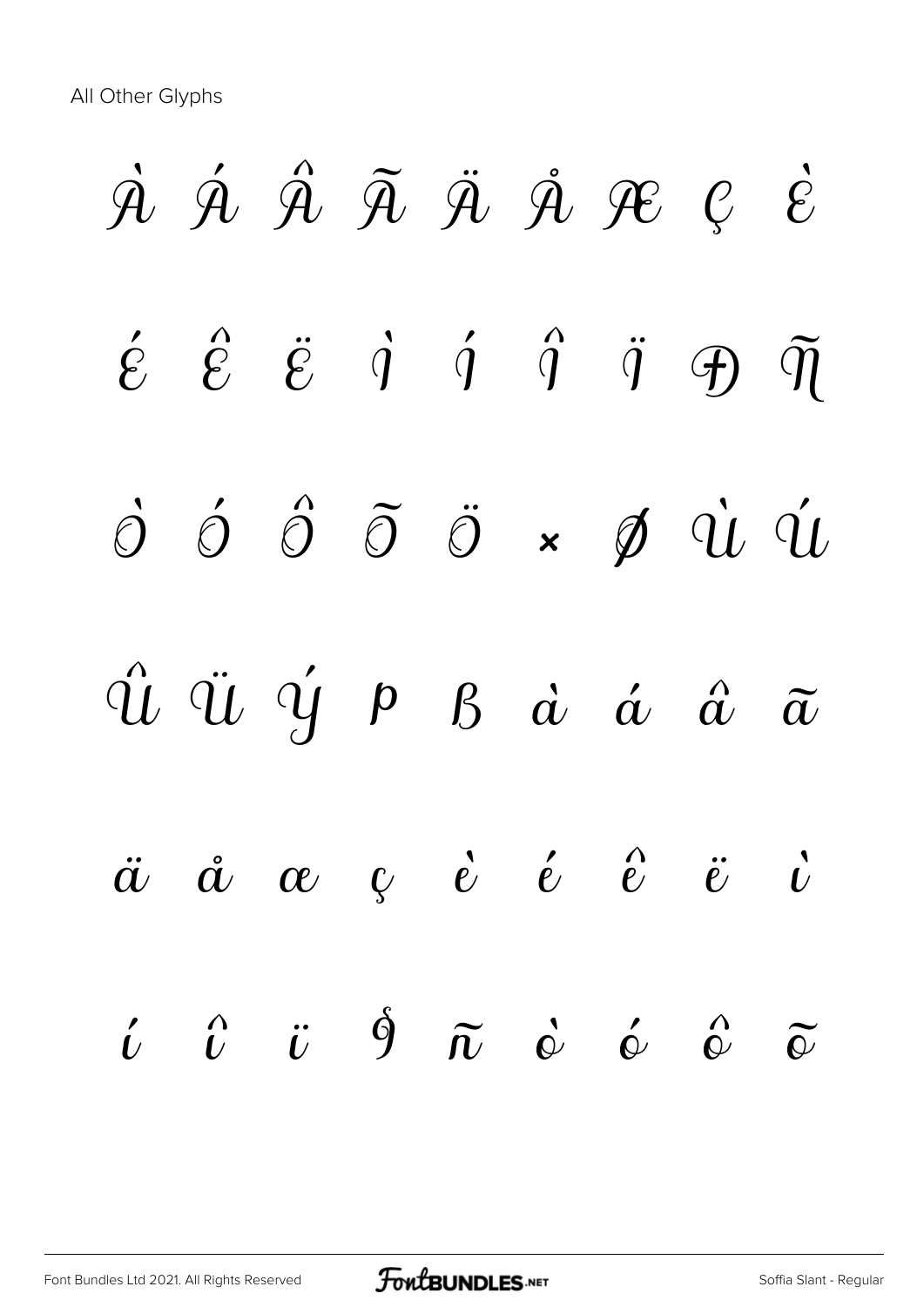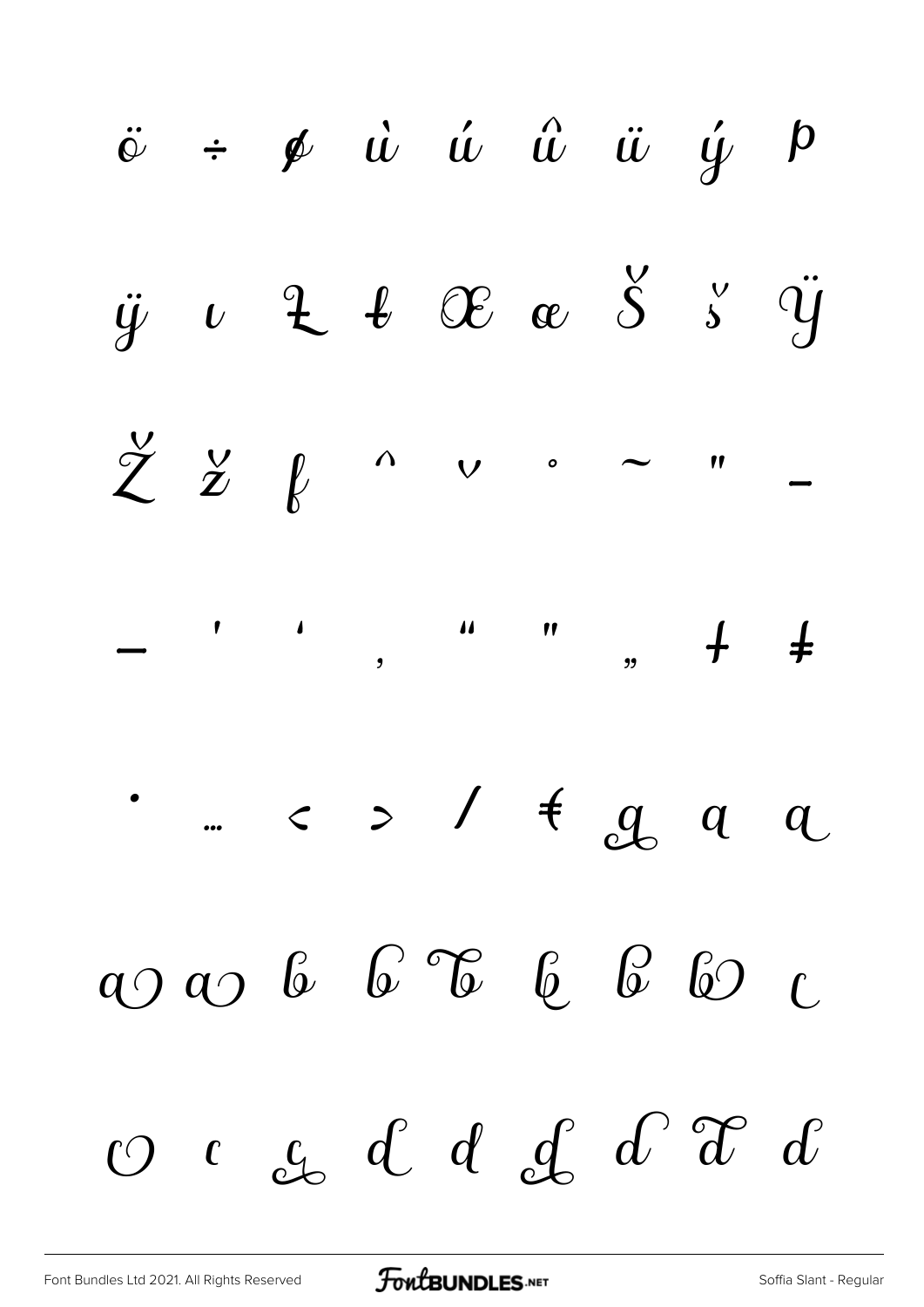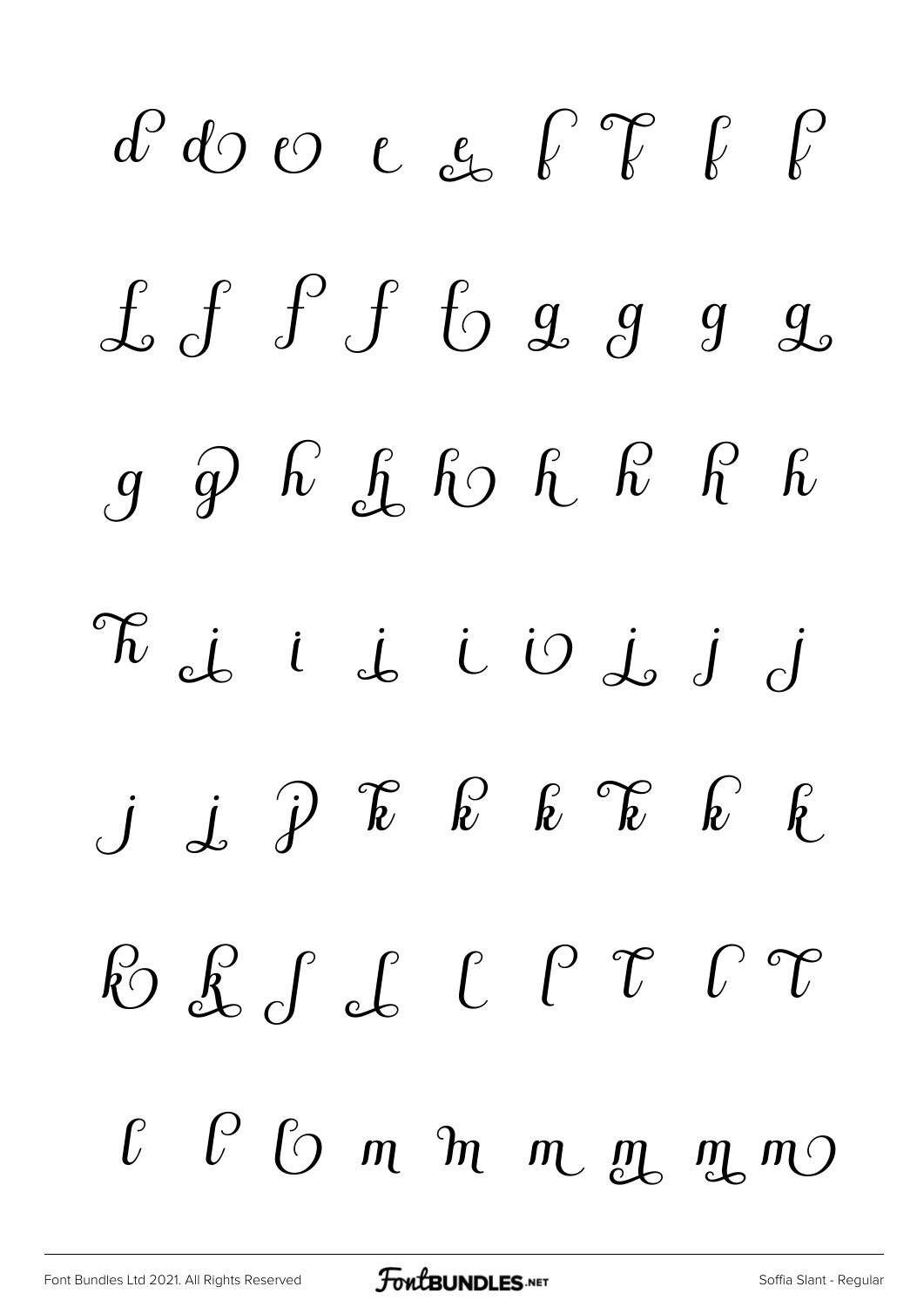$m h h d h n v o d h o$ a) a o p p p p p p d  $\int$  q q q q q q  $\mu$ ct  $J U U U e^{\frac{1}{2}} U$  $\tau \tau \tau \tau \mathcal{C}$  $t\circ t\circ t\circ y\circ u\circ u\circ t\circ v$  $U$   $U$   $U$   $\theta$   $\theta$   $U$   $U$   $\theta$   $\theta$   $X$   $X$